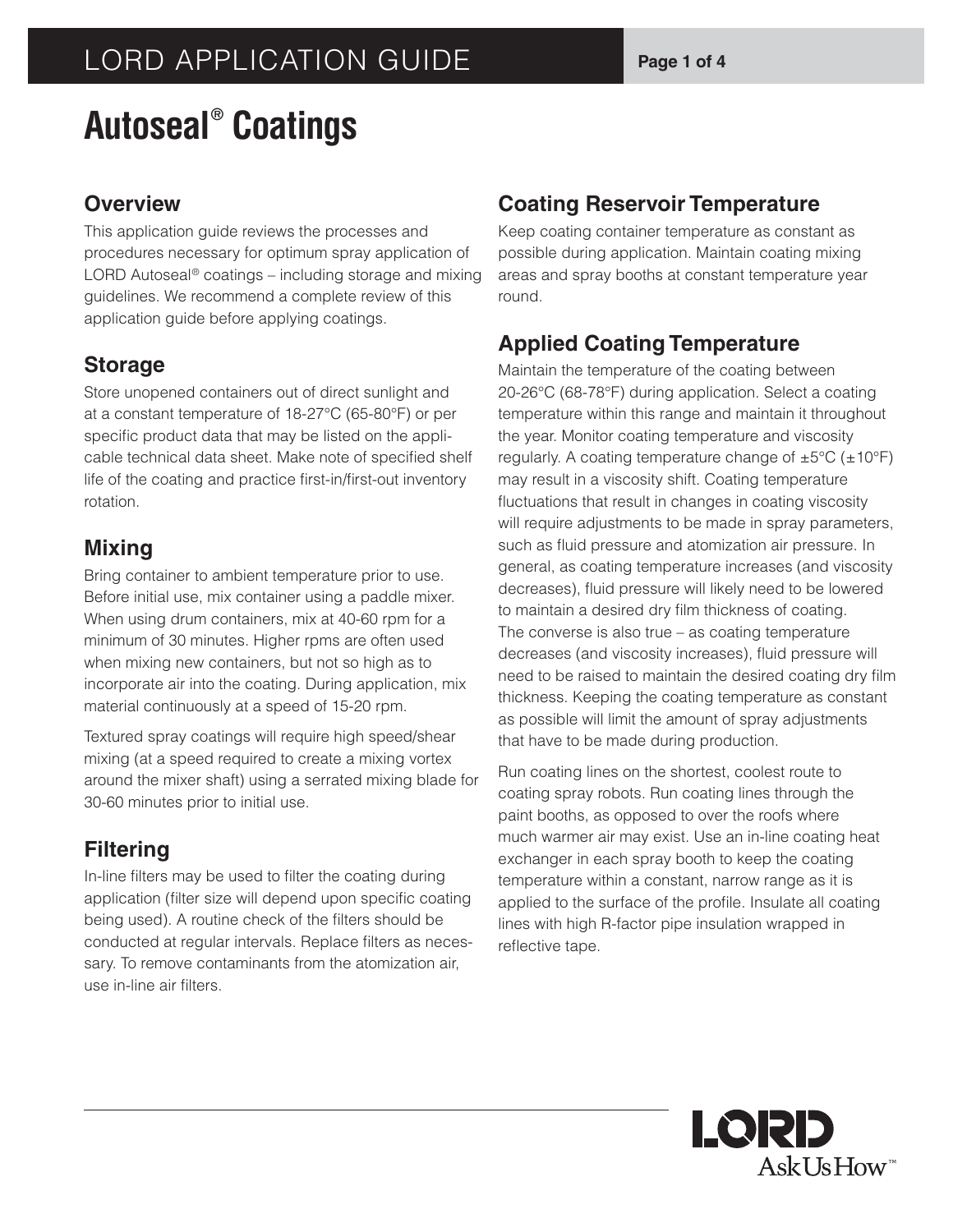#### **Air Temperature in Spray Booth**

Maintain a constant ambient air temperature in the spray booth. While many coatings can operate over a range of ambient conditions, fewer fluid pressure spray adjustments will be required if the spray booth air is maintained within a  $\pm 5^{\circ}$ C ( $\pm 10^{\circ}$ F) range throughout the year. The ability to warm the ambient air in the cold months and cool the air during the warm months is essential to minimizing spray process adjustments. A constant spray booth temperature of 24-32°C (75-90°F) throughout the year controls one more variable and helps to keep the process in control.

#### **Relative Humidity in Spray Booth**

Relative humidity directly impacts the rate at which solvents and water evaporate, effecting bubble release and film coalescence. Optimize water and solvent evaporation by maintaining relative humidity above 50% in the paint booth. A humidistat tied directly to a humidification system will maintain a controlled level of humidity year around. If heated make-up air is provided, moisture may need to be added to maintain the relative humidity.

# **Part Temperature**

Keeping oven and spray booth air temperatures constant will prevent large fluctuations in part temperature. Part temperature can influence coating flow over the profile surface and the rate at which a coating surface may begin to "skin over", possibly resulting in coating appearance defects.

# **Spray Equipment**

Contact LORD Customer Support Center for recommendations regarding optimum spray equipment and settings to be used with specific coatings. Pretest spray equipment for compatibility with the specific coating and application. Multiple coating spray "passes" will generally allow for better coating appearance at higher dry film thickness than will application of the same thickness using a single spray "pass". Multiple spray guns may be required for in-line application during the extrusion process. If robotic application is being used, program robotic spray equipment accordingly.

#### **Viscosity Measurements**

Use a Zahn Cup or similar device for in-process coating viscosity measurements. Brookfield viscometers are suitable for off-line viscosity measurements. Be consistent in the equipment and measurement techniques employed. When comparing Zahn Cup viscosity measurements, ensure that identical Zahn Cups are used (i.e., the "same" Zahn Cups from GE and Gardner do not give identical viscosity measurements). The GE Zahn cup is recommended for use.

#### **Coating Film Thickness Measurement**

Prior to profile surface treatment, apply standard thickness, heat-resistant tape (often polyimide type) or aluminum shim stock to several locations on the profiles. After the coating is applied and cured, remove the tape and measure the coating dry film thickness (dft) using equipment such as the Fischer Dualscope MP40 that utilizes either an eddy current test method (ASTM B244) or a magnetic induction test method (ASTM B499). Obtain the coating dft by subtracting the measured thickness of the uncoated tape (or shim stock) from the measured thickness of the coated tape.

# **Determination of Coating Cure**

The extent of coating cure can normally be determined very shortly after coated profiles have exited the production line by performing a relatively simple, although subjective, solvent double-rub test. The type of solvent and the number of double-rubs that the coating will withstand from a solvent-saturated cotton swab under light to moderate pressure is both coating and application dependent. This information can be obtained from your LORD Corporation representative. Typically, a coating is considered to "pass" this test if minimal coating color transfer is seen on the cotton swab and/or the coating film has not been worn through. It should be noted that in many instances a coatings performance in this test may dramatically improve within two hours of exiting the coating line.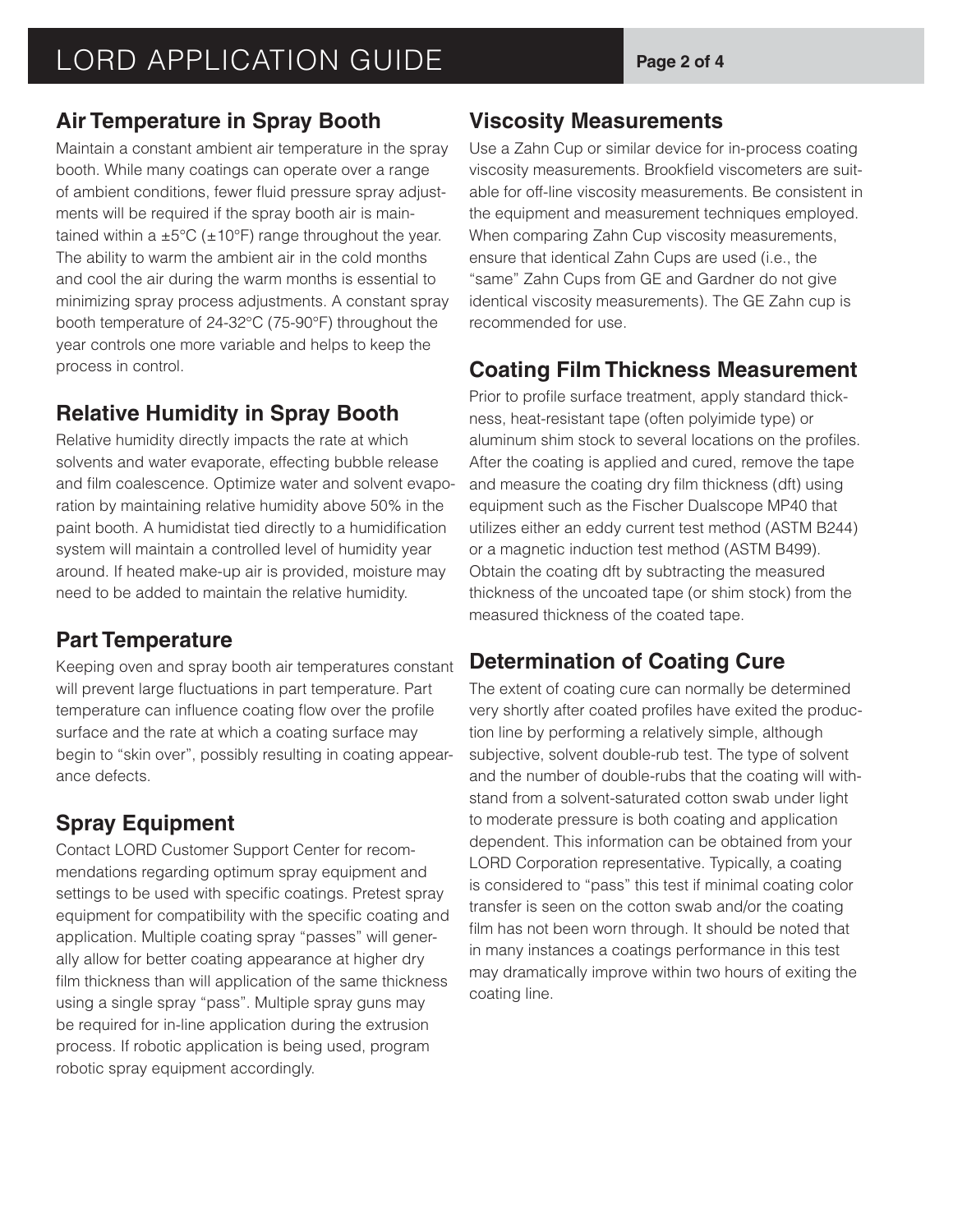#### **Cautionary Information**

Before using this or any LORD product, refer to the Material Safety Data Sheet (MSDS) and label for safe use and handling instructions.

*For industrial/commercial use only.* Must be applied by trained personnel only. Not to be used in household applications. Not for consumer use.